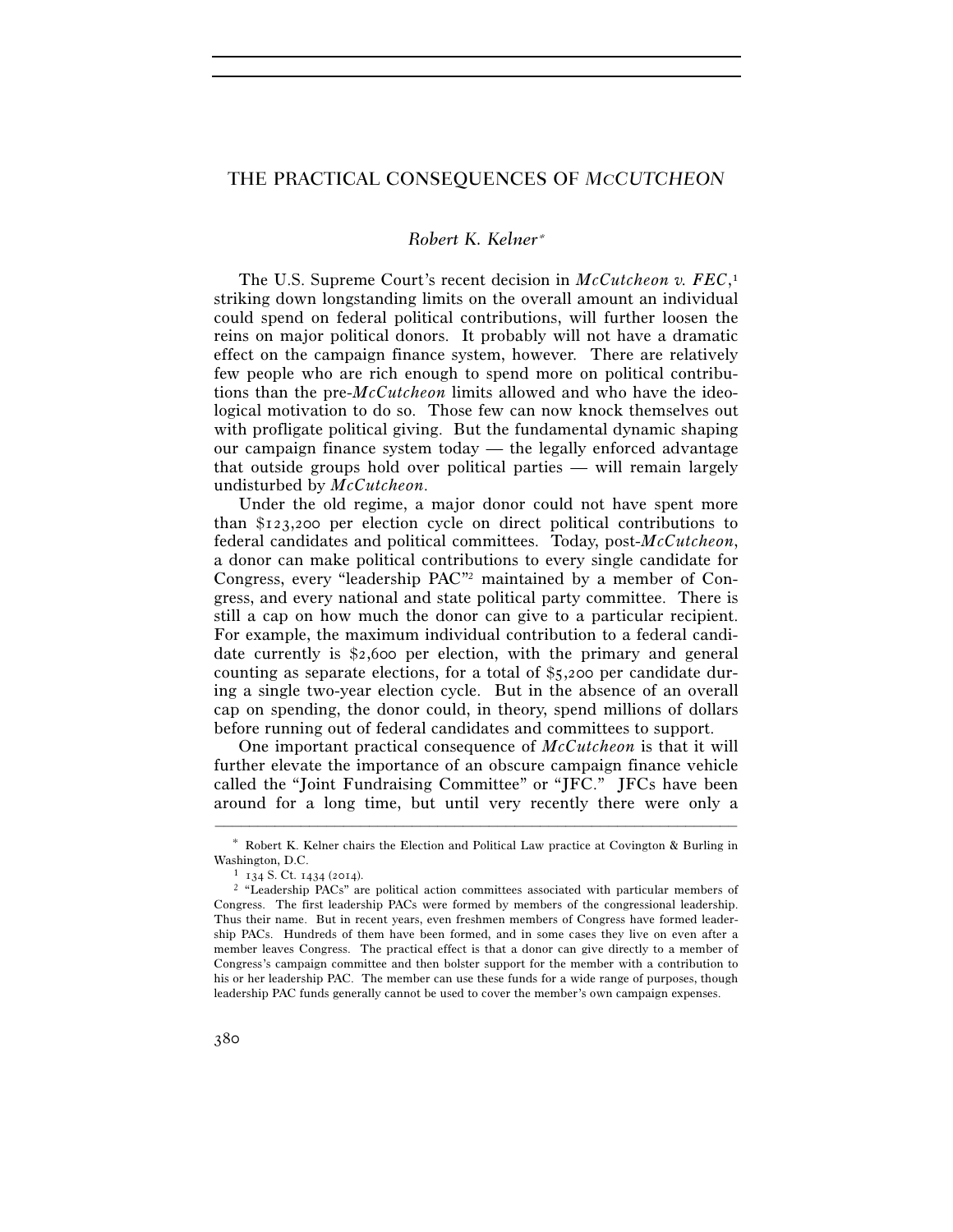handful of campaign finance experts who knew and loved them. JFCs were much discussed (and vilified) in the *McCutcheon* briefing, so they are now enjoying their day in the sun. In its brief, the FEC suggested that if the overall contribution limits were lifted, a donor could contribute as much as \$3,628,000 in an election cycle to "entities affiliated with a single party."<sup>3</sup> The FEC warned that "[c]andidates, the national party committees, and their state party affiliates could simply form a 'joint fundraising committee,' which could then receive a lump-sum contribution of hundreds of thousands or millions of dollars."4 Likewise, Justice Breyer included among the parade of horribles in his *McCutcheon* dissent a notional "Joint Party Committee," which he described as a JFC whose participants would include all of the national and state party committees of a particular political party, which could accept a check for up to \$1.2 million from each of its donors.5

So what exactly are these much-maligned JFCs? They have been part of the federal campaign finance firmament almost from the moment of creation when the Federal Election Campaign Act ("FECA") was enacted. Joint fundraising was first referenced in FECA in the 1976 amendments to the Act,<sup>6</sup> and in Federal Election Commission regulations issued in 1977. 7 A series of FEC advisory opinions in 1977 defined the current system.<sup>8</sup>

The basic concept is that a group of candidates, political party committees, or political action committees can choose to raise money jointly, often at a single fundraising event or series of events. FEC regulations provide that the group must form a committee, the JFC, and register it with the FEC. The JFC pays its own costs and then distributes any net proceeds to the participants in the JFC, based on a pre-determined allocation formula that is embodied in a "joint fundraising agreement." Donors are also permitted to designate their contribution for a particular candidate or committee. But absent such a designation, the donor's contribution is allocated among the participants in the JFC. This enables a donor to write a single check to support multiple candidates and committees all at once. The more participants there are in the JFC, the more the donor can accomplish with that single check. It is a great convenience for major donors and for the candidates and parties they support.

–––––––––––––––––––––––––––––––––––––––––––––––––––––––––––––

 $^3$  Brief for the Appellee at  $37, \textit{McCutcheon}$  ,  $134$  S. Ct. 1434 (No. 12-536).  $^4$   $\emph{Id.}$ 

<sup>% 5</sup> McCutcheon, 134 S. Ct. at 1472 (Breyer, J., dissenting).<br>
6 Pub. L. No. 94-283, 90 Stat. 486 (codified as amended at 2 U.S.C. § 441a(a)(5)(A) (2012)).<br>
7 42 Fed. Reg. 19,324 (Apr. 13, 1977) (codified at 11 C.F.R. § 11 and Shriver); FEC Advisory Opinion 1977-23 (Steers); FEC Advisory Opinion 1977-61 (Dinner with the Vice-President Committee).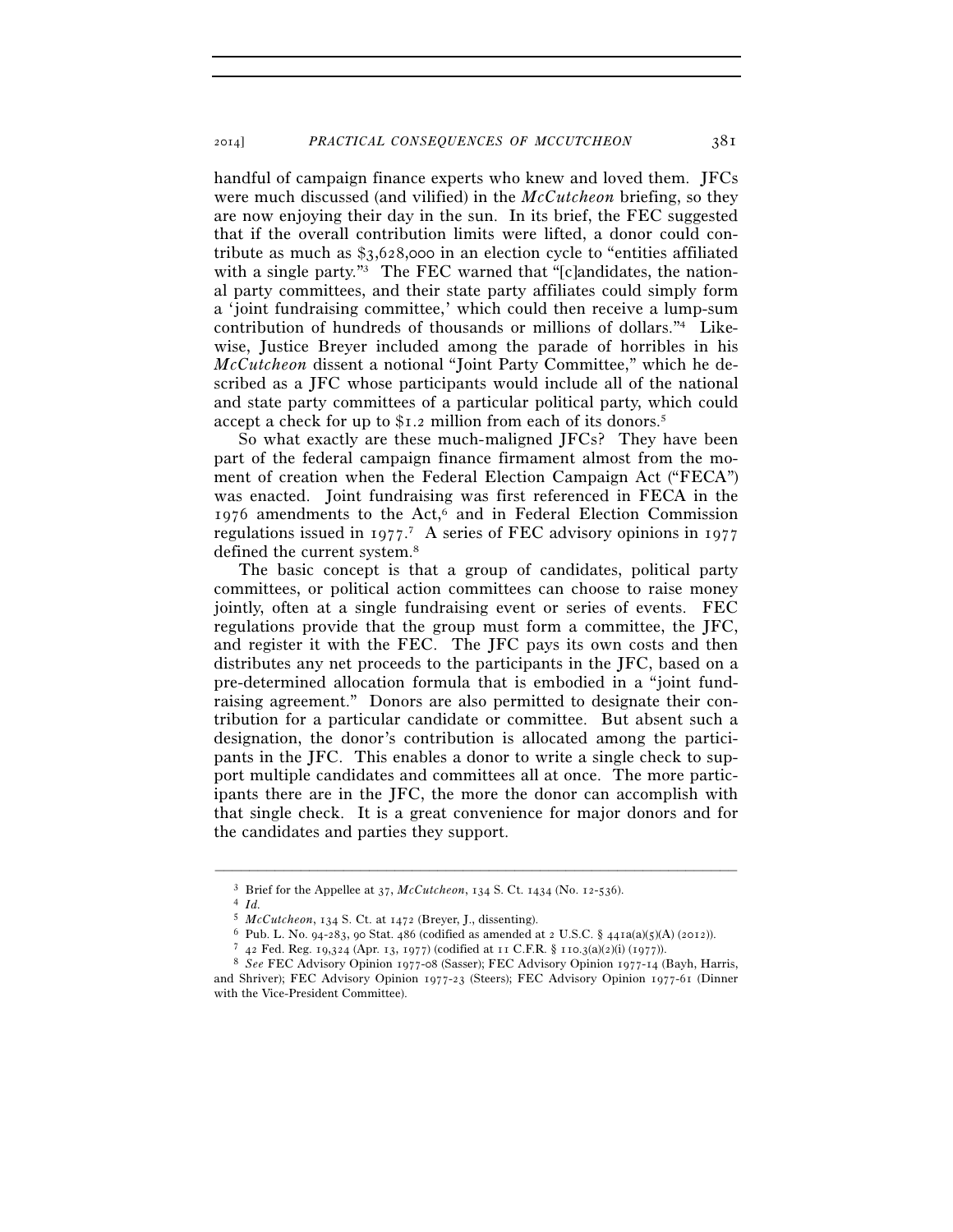In the first advisory opinion about JFCs, the presidential campaigns of Birch Bayh, Fred Harris, and Sargent Shriver asked the FEC whether they could form a joint committee to retire their debts. The FEC's reply laid out basic rules for JFCs that are largely unchanged today, focused on staying within contribution limits, disclosing all activity, and giving notice to donors about the JFC's membership and allocation formula.<sup>9</sup> In 1983, the FEC adopted regulations codifying this system.10 The FEC last revised the general JFC rules in 2002 in response to the Bipartisan Campaign Reform Act of  $2002$ <sup>II</sup> (known colloquially as the McCain-Feingold law), which banned "soft money," the unlimited donations that political parties had used to support party-building activities.12 Those rules are still in place today and govern JFCs in the post-*McCutcheon* era.

While the qualities of JFCs have remained largely unchanged for the past thirty-five years, their quantity and size have not. According to one study, their growth has been exponential, rising from just 42 new JFCs registered in 1994 to 372 new registrations in 2012. 13 In 2013, FEC data showed 415 new or continuing JFCs.14 Moreover, because it was no longer possible to make unlimited soft money donations to the political parties after McCain-Feingold, JFCs have played a more prominent role as a vehicle for collecting large contribution checks. It became standard operating procedure for the presidential candidates of both parties to form JFCs with their national party committees and key state party committees. Both the Obama and Romney campaigns formed JFCs in the 2012 election. The amount of money raised via JFCs formed by the presidential campaigns has shown blockbuster growth, nearly doubling from \$449 million in 2008 to \$953 million in 2012. 15

–––––––––––––––––––––––––––––––––––––––––––––––––––––––––––––

<sup>&</sup>lt;sup>9</sup> FEC Advisory Opinion 1977-14 (Bayh, Harris, and Shriver).<br><sup>10</sup> 48 Fed. Reg. 26,296, 26,296–303 (June 7, 1983). It also adopted similar rules for presidential campaigns seeking matching funds to participate in JFCs. *See* 48 Fed. Reg. 5224, 5229–30 (Feb. <sup>4</sup>, 1983). 11 Pub. L. No. 107-155, 116 Stat. 81 (codified in scattered sections of 2, 8, 18, 28, 36, and <sup>47</sup>

U.S.C.). 12 <sup>67</sup> Fed. Reg. 49,064, 49,074, 49,112 (July 29, 2002). 13 Paul Blumenthal, McCutcheon v. FEC*'s Other Threat: Case Could Super-Size Joint Fund-*

*raising Committees*, HUFFINGTON POST (Oct. 7, 2013, 2:33 PM), http://www.huffingtonpost.com/ 2013/10/07/mccutcheon-joint-fundraising-committees\_n\_4057547.html, *archived at* http://perma. cc/FNJ2-XEVC. 14 FED. ELECTION COMM'N, http://www.fec.gov/finance/disclosure/candcmte\_info.shtml

<sup>(</sup>select "Joint Fundraising Committee" for "Committee Type" under "More Search Options," then " $01/01/2013$ " and " $12/31/2013$ " for "Filed between," then select "Get Listing") (last visited June 9,

 $^{2014)}$ .<br><sup>15</sup> Joint 15 *Joint Fundraising Committees*, CENTER FOR RESPONSIVE POLITICS, http://www.opensecrets.org/pres12/jfc.php?cycle=2012 (last visited June 9, 2014), *archived at*  http://perma.cc/4ZUG-MHV6; *Joint Fundraising Committees*, CENTER FOR RESPONSIVE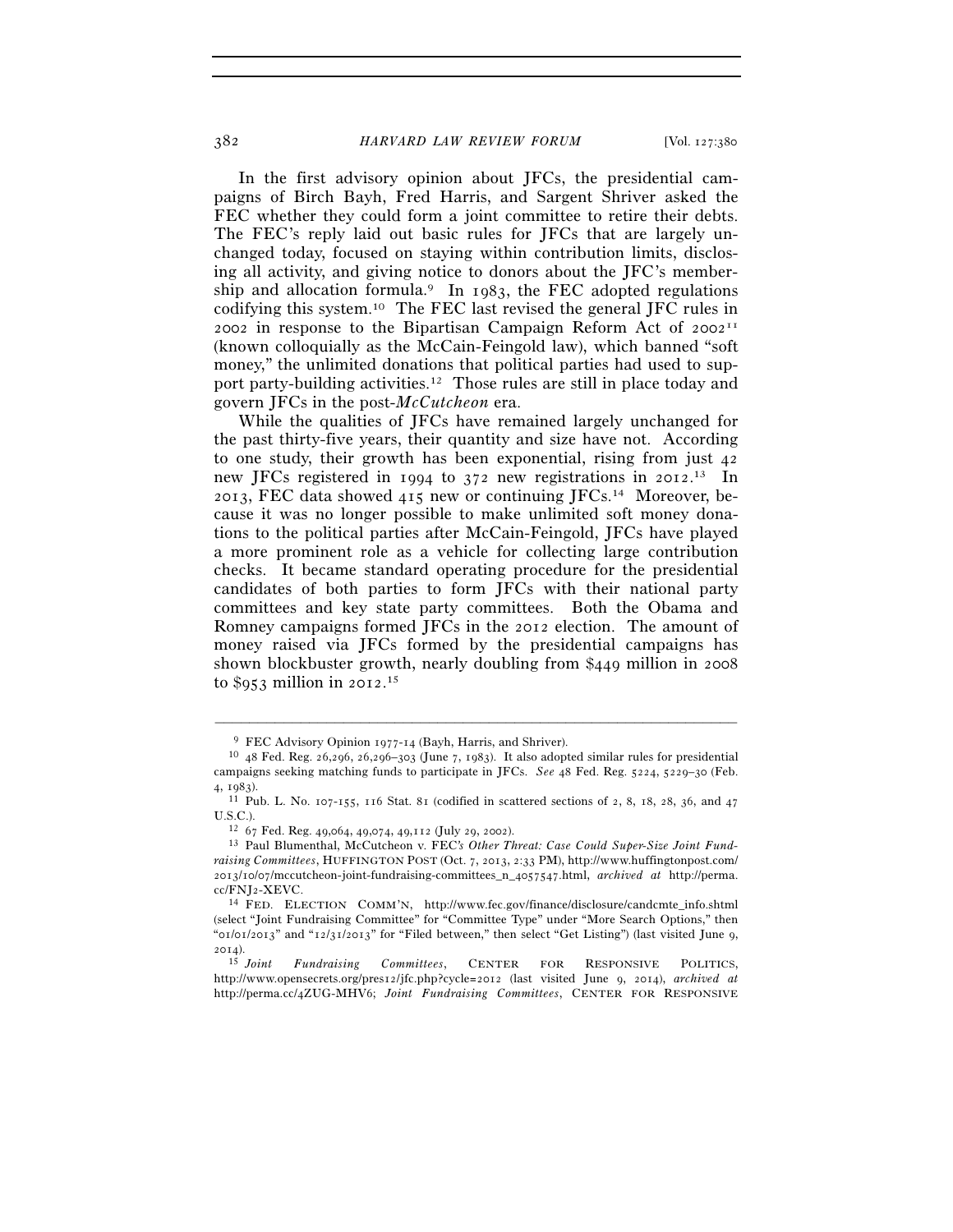One of the great bogeymen of the FEC's argument in *McCutcheon* was that new Super JFCs could, once freed from the aggregate contribution limits under FECA, raise money in multi-million dollar increments. In the FEC's apocalyptic vision of the campaign system after *McCutcheon*, hundreds of campaign committees, party committees, and PACs would combine to organize JFCs of enormous scale, which could accept large contributions reminiscent of the soft money donations made to the national political parties before McCain-Feingold.

After *McCutcheon*, there is no legal obstacle to forming JFCs with numerous participants, but there are operational realities that make building large-scale JFCs challenging. For example, organizing a large group of candidates to raise funds jointly, and to participate in events at the same time and place, could be a little like herding cats. The administrative hassle of organizing and operating a large JFC would be substantial. That is one reason that so far no large-scale Super JFCs exist.

While around twenty new JFCs have been established since the *McCutcheon* decision, only a few have taken advantage of the new rules. These include the Republican Victory Fund, which consists of all three Republican national party committees, and the 2014 Senators Classic Committee, which has nineteen senatorial candidates as members. They can solicit a maximum of \$97,200 and \$98,800 per individual, respectively. This is only slightly more than the mid-\$70,000 figures that the Obama and Romney JFCs solicited in 2012. While it is early still, so far the story of JFCs in the post-*McCutcheon* era is more of the same.

There is ample reason, however, to expect that the recent pre-*McCutcheon* surge in the number of new JFCs will accelerate after *McCutcheon*, and that the JFCs themselves will grow in size. Eventually, though not immediately, we will see the emergence of large-scale JFCs with, at least, twenty or more participating committees. In theory, and perhaps in practice, Super JFCs could be much larger than that. A diverse array of Super JFCs may emerge in the coming years. Some will likely be formed by powerful members of Congress, such as members of the leadership and committee chairmen. These will effectively operate like leadership PACs on steroids. As is true of the existing leadership PACs, they would enable a powerful member to help out his friends.

Another variant could be Super JFCs focused on caucuses or state delegations. For example, a member of Congress, or a major donor, could initiate the formation of a Congressional Black Caucus JFC, a

<sup>–––––––––––––––––––––––––––––––––––––––––––––––––––––––––––––</sup> POLITICS, http://www.opensecrets.org/pres08/jfc.php?cycle=2008 (last visited June 9, 2014), *archived at* http://perma.cc/3KR4-8SRF.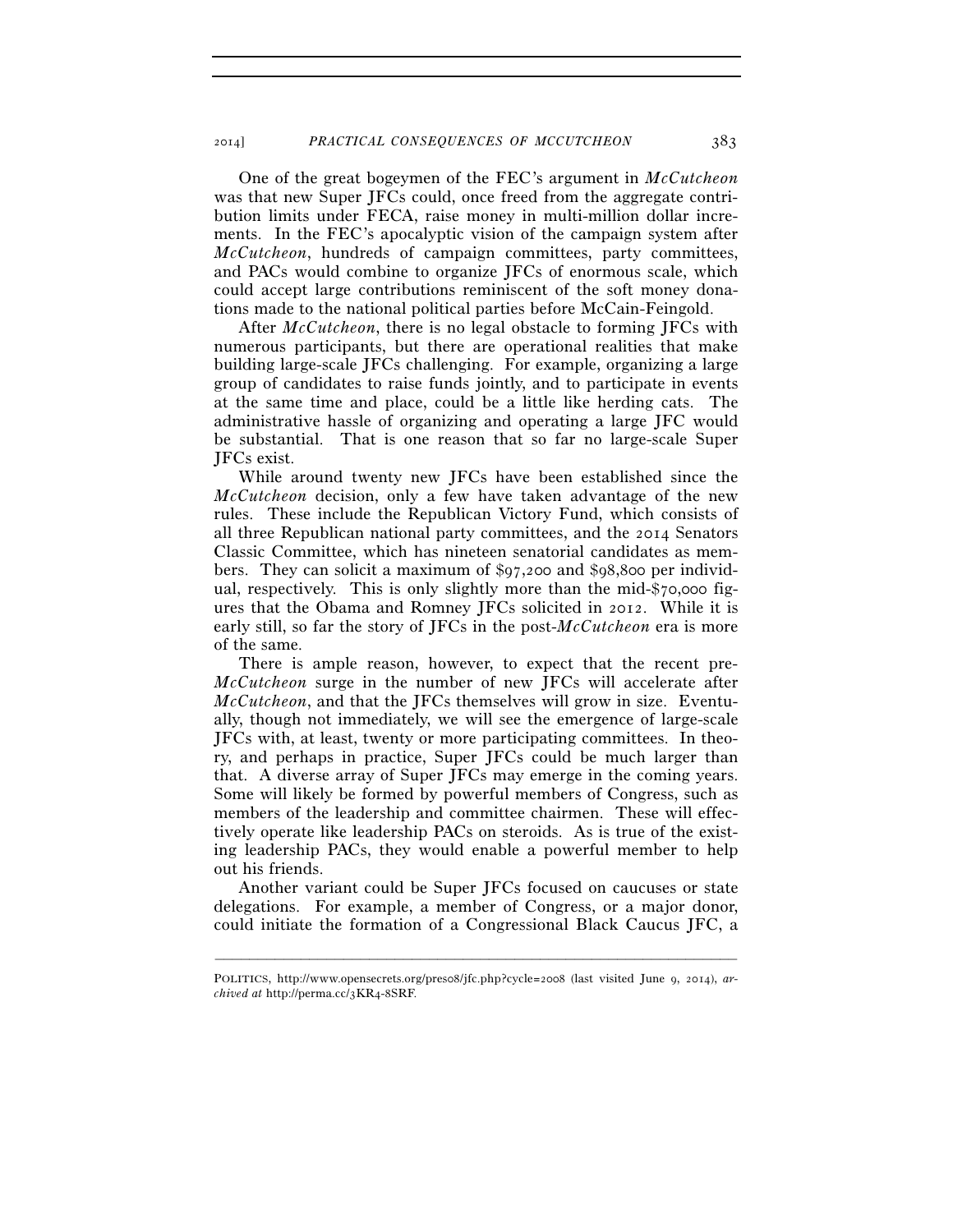pro- or anti-gun control caucus JFC, and so on. Or a JFC might be targeted at all House incumbents in a particular state, including large states like California and Texas. Previously, the overall spending caps made it difficult to form such broad-based JFCs. Today, nothing stands in the way.

That JFCs will grow in size, which seems inevitable, does not necessarily mean that they will reshape the campaign finance system in any way that matters, however. Major donors never stopped writing big checks after McCain-Feingold. They just wrote them to unregulated outside groups, such as trade associations,  $50I(c)(4)$  social welfare organizations, and other tax-exempt political vehicles. Larger JFCs will provide more efficient mechanisms for major donors to spend their money. But because the amount of support that can be provided to any one candidate or political party committee remains tightly limited even after *McCutcheon*, major donors will continue to direct super-sized contributions to outside groups rather than to the political parties. In other words, even if JFCs eventually take the gargantuan shape envisioned by the FEC and Justice Breyer (and a few such beasts may eventually emerge), they are unlikely materially to alter the *relative* advantage held by unregulated outside groups over the political parties.

Although the Republican National Committee participated in the *McCutcheon* case, it remains to be seen whether *McCutcheon* will help or hurt the national political parties. If it does either, the effect is likely to be only incremental. While it will help the parties slightly by allowing them to set up larger JFCs, and enabling major donors to give the maximum amounts to all of the party committees, there are potential downsides for the parties as well. The new, larger JFCs will create power centers outside the political parties, which may be controlled not by the parties but rather by influential members of Congress or even by individual major donors. Those players may sometimes align themselves with the national political party establishment. But the new, super-sized JFCs may prove to be attractive vehicles for candidates and major donors who seek to *challenge* the status quo and prefer to operate outside, or even in competition with, the national party organizations.

Moreover, there are other trends favoring outside groups and major donors over the parties, and *McCutcheon* could end up contributing to those trends. McCain-Feingold put the national party committees in a legal vice grip, while leaving outside groups like  $50I(c)(4)$ s, trade associations, and ultimately Super PACs free to raise and spend unlimited funds. Inevitably, that shifted power away from the parties toward the outside groups. The Supreme Court upheld McCain-Feingold in its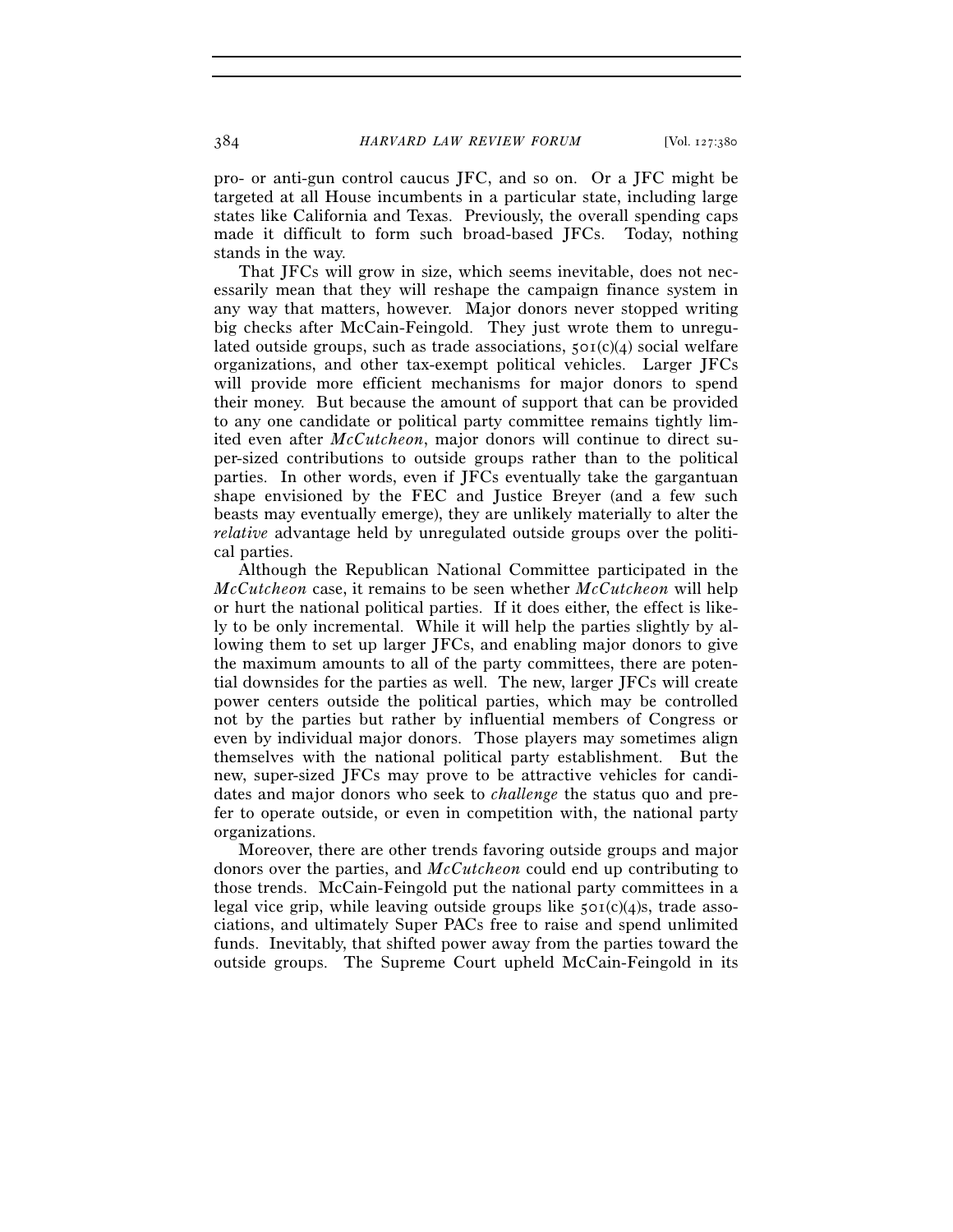2003 *McConnell v. FEC*16 decision. That decision, and the overwhelming ascendance of outside groups that followed, turns out to have been far more consequential for the campaign finance system than anything that will result from *McCutcheon*. And while *McCutcheon* may hold the seeds of a future court decision overturning McCain-Feingold's soft money ban, for now it leaves the institutionalized preference for outside groups intact.

With the benefit of a decade of data since *McConnell v. FEC*, there can be little doubt that McCain-Feingold profoundly favored the outside groups. Since it was enacted, the number of advertisements that political parties sponsor relative to other groups has fallen precipitously.17 In 2000, the Republican and Democratic parties aired about twothirds of all advertisements in the presidential general election.18 In 2004, after McCain-Feingold took effect, that figure dropped to just over one-third.19 In 2008, the parties' share of political ads dropped to under one-fourth of the total.20 This dramatic implosion of the political parties took place *before* the Supreme Court's much–talked-about 2010 decision in *Citizens United v. FEC*. 21 The downward spiral continued after *Citizens United*. By 2012, just six percent of all advertisements were sponsored by the political parties.<sup>22</sup> At that level, the parties are essentially contributing little more than background noise amid the cacophony of advertising by outside groups. These figures highlight the fundamental dynamic shaping both our campaign finance system and the larger American political process: the very dramatic *relative* loss of power by political parties compared with outside groups that began after McCain-Feingold.

The campaign finance reform community, and its fans in the media, has tried to rewrite history by attributing the explosion of outside spending to *Citizens United*. The outside groups had already taken a dominant role on the political stage prior to the Supreme Court's 2010 *Citizens United* decision, however. For example, in the 2004 election cycle, Swift Boat Veterans for Truth, which was organized as a taxexempt "political organization" under Section 527 of the Internal Revenue Code, played a decisive role in supporting the reelection of George W. Bush. It had multiple high-net worth funders.

–––––––––––––––––––––––––––––––––––––––––––––––––––––––––––––

<sup>16</sup> <sup>540</sup> U.S. 93 (2003). 17 *See* Michael M. Franz, *Interest Groups in Electoral Politics: 2012 in Context*, 10 FORUM,

no. 4, 2012, at 62. 18 *See id.* at 67 tbl.2. 19 *See id.*

<sup>20</sup> *See id.*

<sup>&</sup>lt;sup>22</sup> Franz, *supra* note 17, at 67 tbl.2.